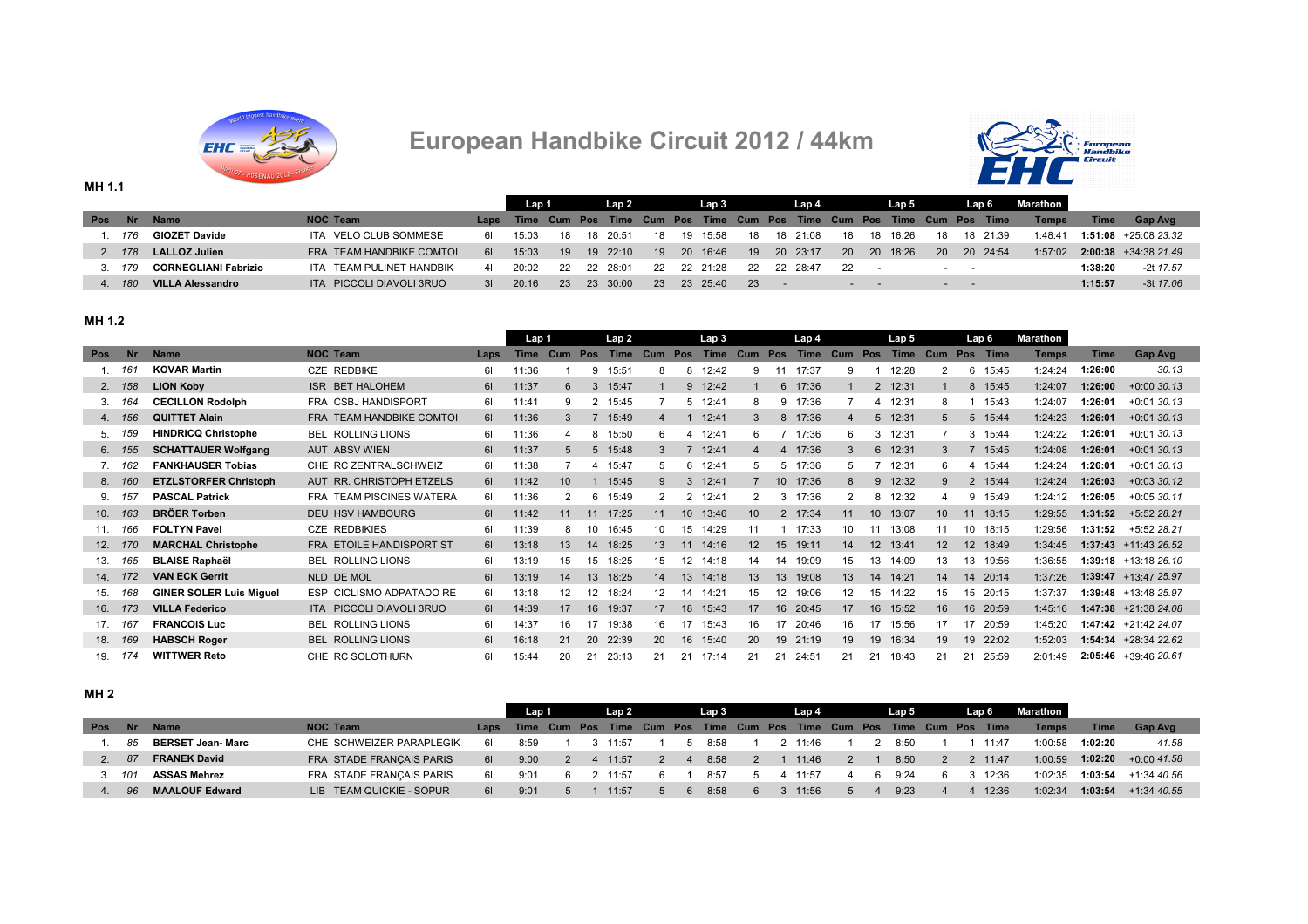|                 |           |                               |                                           |      | Lap 1 |                |                 | Lap 2    |                |                 | Lap <sub>3</sub> |                |                | Lap 4                     |                |                 | Lap <sub>5</sub> |     |    | Lap 6    | <b>Marathon</b> |             |                        |
|-----------------|-----------|-------------------------------|-------------------------------------------|------|-------|----------------|-----------------|----------|----------------|-----------------|------------------|----------------|----------------|---------------------------|----------------|-----------------|------------------|-----|----|----------|-----------------|-------------|------------------------|
| Pos             | <b>Nr</b> | <b>Name</b>                   | <b>NOC Team</b>                           | Laps | Time  | Cum            | Pos             | Time     | Cum Pos        |                 |                  |                |                | Time Cum Pos Time Cum Pos |                |                 | Time             | Cum |    | Pos Time | <b>Temps</b>    | <b>Time</b> | <b>Gap Avg</b>         |
| 5.              | 91        | <b>PODESTA Vittorio</b>       | ITA BARILLA BLU TEAM - A                  | 61   | 9:00  | 3              |                 | 5 11:57  | 3              | 3               | 8:58             | 3              |                | 5 11:57                   | 3              | 5               | 9:24             | 5   |    | 5 12:37  | 1:02:34         | 1:03:56     | +1:36 40.54            |
| 6.              | 86        | <b>ABLINGER Walter</b>        | <b>AUT</b><br>ABSV WIEN / RSC HEID        | 61   | 9:00  | $\overline{4}$ | 6               | 11:57    | $\overline{4}$ | $\overline{2}$  | 8:58             | $\overline{4}$ |                | 6 11:58                   | 6              | 3               | 9:23             | 3   |    | 6 12:38  | 1:02:34         | 1:03:56     | +1:36 40.54            |
| 7.              | 98        | <b>MORNEAU Rico</b>           | CAN CANADA                                | 61   | 9:30  | 9              | 9               | 13:17    | 10             | 10              | 9:59             | 10             |                | 8 13:33                   | 10             | 8               | 10:15            | 8   |    | 7 13:43  | 1:08:49         | 1:10:18     | +7:58 36.86            |
| 8.              | 100       | <b>DEBERG Jean-Francois</b>   | <b>BEL ROLLING LIONS</b>                  | 61   | 9:30  | 10             | $\overline{7}$  | 13:16    |                | $\overline{7}$  | 9:59             | $\overline{7}$ |                | 10 13:34                  | 8              | 9               | 10:15            | 10  |    | 8 13:43  | 1:08:50         | 1:10:19     | +7:59 36.86            |
| 9.              | 104       | <b>DECLERCK Sébastien</b>     | FRA DUNKERQUE LITTORAL C                  | 61   | 9:29  | 8              | 8               | 13:17    | 8              | 8               | 9:59             | 8              |                | 9 13:34                   | 9              | 7               | 10:14            | 7   | 9  | 13:45    | 1:08:49         | 1:10:20     | +8:00 36.85            |
| 10.             | 89        | <b>MADDEN Chris</b>           | <b>GBR TEAM DRAFT UK</b>                  | 61   | 9:29  | $\overline{7}$ | 10              | 13:17    | 9              | 9               | 9:59             | 9              | $\overline{7}$ | 13:33                     | $\overline{7}$ | 10 <sup>°</sup> | 10:16            | 9   | 10 | 13:45    | 1:08:49         | 1:10:21     | +8:01 36.84            |
| 11.             | 150       | <b>TARSIM Riadh</b>           | FRA STADE FRANÇAIS PARIS                  | 61   | 9:57  | 23             | 15              | 13:27    | 20             | 13              | 10:12            | 19             |                | 21 13:42                  | 20             | 13              | 10:18            | 15  | 13 | 13:53    | 1:10:07         | 1:11:32     | +9:12 36.23            |
| 12.             | 127       | <b>GILGEN Luca</b>            | CHE GP TICINO                             | 61   | 9:54  | 15             | 25              | 13:30    | 18             | 12 <sup>2</sup> | 10:12            | 16             | 24             | 13:43                     | 19             | 22              | 10:22            | 22  | 11 | 13:49    | 1:10:08         | 1:11:32     | +9:12 36.23            |
| 13.             | 152       | DE NEVE Jurgen                | <b>BEST OF EUROPE</b><br>BEL              | 61   | 9:57  | 21             | 20              | 13:29    | 22             | 26              | 10:15            | 26             |                | 11 13:39                  | 22             | 21              | 10:21            | 23  | 12 | 13:51    | 1:10:07         | 1:11:34     | +9:14 36.21            |
| 14.             | 99        | <b>MASSARD Stéphane</b>       | FRA TEAM HANDBIKE COMTO                   | 61   | 9:54  | 13             | 23              | 13:29    | 17             | 25              | 10:14            | 20             | 15             | 13:41                     | 18             | 19              | 10:20            | 18  | 15 | 13:54    | 1:10:07         | 1:11:34     | +9:14 36.21            |
| 15.             | 92        | <b>PIEPER Jörg</b>            | DEU TEAM SOPUR / GC NENN                  | 61   | 9:55  | 19             | 21              | 13:29    | 19             |                 | 15 10:12         | 18             |                | 17 13:41                  | 13             | 20              | 10:20            | 17  | 18 | 13:55    | 1:10:07         | 1:11:35     | +9:15 36.21            |
| 16.             | 90        | <b>WICKHAM Rob</b>            | <b>GBR TEAM BROMAKIN</b>                  | 61   | 9:55  | 18             | 14              | 13:27    | 12             |                 | 21 10:13         | 13             | 26             | 13:43                     | 17             | 17              | 10:19            | 16  | 20 | 13:56    | 1:10:07         | 1:11:35     | +9:15 36.20            |
| 17.             | 97        | <b>LERAY Gregory</b>          | FRA ROAD RUNNER HS                        | 61   | 9:54  | 16             | 16              | 13:27    | 11             | 23              | 10:14            | 15             | 20             | 13:42                     | 12             | 12              | 10:18            | 12  | 21 | 13:58    | 1:10:06         | 1:11:36     | +9:16 36.20            |
| 18.             | 106       | <b>LOMBARD David</b>          | FRA TEAM PISCINES WATERA                  | 61   | 9:55  | 20             |                 | 22 13:29 | 21             |                 | 22 10:13         | 21             |                | 19 13:42                  | 23             | 16              | 10:19            | 19  | 19 | 13:55    | 1:10:07         | 1:11:36     | +9:16 36.19            |
| 19.             | 121       | DI BARI Saverio               | ITA SPORTABILI                            | 61   | 9:54  | 14             | 19              | 13:28    | 15             | 11              | 10:12            | 11             | 23             | 13:43                     | 11             | 11              | 10:18            | 11  | 23 | 13:59    | 1:10:08         | 1:11:36     | +9:16 36.19            |
| 20.             | 111       | <b>BOBST Hansruedi</b>        | CHE RC SOLOTHURN                          | 61   | 10:01 | 31             | 12 <sup>2</sup> | 13:25    | 25             | 24              | 10:14            | 25             |                | 13 13:40                  | 26             | 18              | 10:20            | 21  | 17 | 13:55    | 1:10:09         | 1:11:37     | +9:17 36.19            |
| 21.             | 94        | <b>TOMANEK Jan</b>            | CZE CK WINDOR'S PRIBRAM                   | 61   | 9:37  | 11             | 26              | 13:45    | 14             | 14              | 10:12            | 12             |                | 25 13:43                  | 16             | 15              | 10:19            | 14  | 22 | 13:59    | 1:10:07         | 1:11:37     | +9:17 36.19            |
| 22.             | 147       | <b>SISKA Michal</b>           | CZE NUTREND SPECIALIZED                   | 61   | 10:00 | 27             | 13              | 13:27    | 26             | 16 <sup>1</sup> | 10:13            | 24             |                | 14 13:40                  | 24             | 23              | 10:22            | 24  | 16 | 13:54    | 1:10:09         | 1:11:37     | +9:17 36.18            |
| 23.             | 105       | <b>NEUSKE Markolf</b>         | DEU TEAM PRO ACTIV / VFR                  | 61   | 9:58  | 24             | 18              | 13:28    | 24             | 20              | 10:13            | 23             | 16             | 13:41                     | 25             | 25              | 10:22            | 25  | 14 | 13:54    | 1:10:08         | 1:11:38     | +9:18 36.18            |
| 24.             | 117       | <b>CORPS-BELL Alistair</b>    | <b>GBR HANDCYCLING ASSOCIAT</b>           | 61   | 9:53  | 12             | 24              | 13:29    | 16             | 17              | 10:13            | 17             |                | 18 13:42                  | 14             | 24              | 10:22            | 20  | 24 | 14:00    | 1:10:08         | 1:11:42     | +9:22 36.15            |
| 25.             | 50        | <b>MOSNICKA Tomas</b>         | CZE DUKLA PRAHA                           | 61   | 9:54  | 17             | 17              | 13:28    | 13             | 18              | 10:13            | 14             |                | 22 13:43                  | 15             | 14              | 10:19            | 13  | 36 | 15:30    | 1:11:32         |             | 1:13:09 +10:49 35.43   |
| 26.             | 102       | <b>SZESNY Richard</b>         | FRA ASHPA STRASBOURG                      | 61   | 9:57  | 22             | 32              | 14:26    | 28             | 30 <sup>°</sup> | 10:55            | 29             | 36             | 14:36                     | 28             | 27              | 10:59            | 26  | 31 | 14:56    | 1:14:10         |             | $1:15:51$ +13:31 34.17 |
| 27.             | 125       | <b>FELIES Nico</b>            | BEST OF EUROPE HANDB<br>BEL               | 61   | 9:58  | 25             | 30              | 14:24    | 27             | 29              | 10:55            | 27             | 38             | 14:36                     | 27             | 31              | 11:00            | 29  | 30 | 14:55    | 1:14:10         |             | 1:15:51 +13:31 34.17   |
| 28.             | 129       | <b>GRANELLINI Gianluigi</b>   | ITA TEAM PULINET HANDBIK                  | 61   | 10:00 | 29             | 28              | 14:22    | 29             |                 | 27 10:54         | 28             |                | 39 14:37                  | 30             | 28              | 10:59            | 28  | 33 | 14:56    | 1:14:11         |             | $1:15:52$ +13:32 34.16 |
| 29.             | 113       | <b>BOURGAULT Gabriel</b>      | FRA SHN CAEN                              | 61   | 10:02 | 33             | 27              | 14:21    | 32             | 31              | 10:56            | 32             |                | 35 14:35                  | 32             | 29              | 11:00            | 31  | 32 | 14:56    | 1:14:11         |             | $1:15:53$ +13:33 34.15 |
| 30 <sub>1</sub> | 148       | <b>SLETTEN Oivind</b>         | <b>NOR HARSTAD CYKLEKLUBB</b>             | 61   | 10:00 | 28             | 29              | 14:23    | 31             | 32 <sup>2</sup> | 10:56            | 31             | 34             | 14:35                     | 31             | 30              | 11:00            | 30  | 34 | 14:57    | 1:14:14         |             | $1:15:53$ +13:33 34.15 |
| 31.             | 149       | <b>SZUMIEC Rafal</b>          | POL START BIELSKO                         | 61   | 9:59  | 26             | 31              | 14:24    | 30             | 28              | 10:55            | 30             | 37             | 14:36                     | 29             | 26              | 10:59            | 27  | 35 | 14:58    | 1:14:14         |             | $1:15:54$ +13:34 34.15 |
| 32.             | 103       | <b>VAN DEN BRANDE Patrick</b> | BEL BEST OF EUROPE HANDB                  | 61   | 10:02 | 32             | 44              | 15:56    | 41             |                 | 37 11:34         | 41             |                | 27 14:22                  | 38             | 37              | 11:13            | 37  | 25 | 14:36    | 1:16:07         |             | $1:17:46$ +15:26 33.32 |
| 33.             | 120       | <b>DEMOULIN Christian</b>     | <b>BEL ROLLING LIONS</b>                  | 61   | 10:47 | 40             | 40              | 15:12    | 42             | 36              | 11:34            | 42             | 28             | 14:22                     | 39             | 38              | 11:13            | 38  | 26 | 14:37    | 1:16:07         |             | 1:17:48 +15:28 33.31   |
| 34.             | 142       | <b>MIRABILE Claudio</b>       | POLISPORTIVA PASSO<br>ITA.                | 61   | 10:46 | 37             | 39              | 15:11    | 38             | 33              | 11:31            | 33             | 33             | 14:26                     | 34             | 36              | 11:12            | 33  | 27 | 14:40    | 1:16:07         |             | 1:17:48 +15:28 33.31   |
| 35.             | 146       | <b>REINMUTH Jörg</b>          | DEU TEAM REHABILITY                       | 61   | 10:45 | 35             | 35              | 15:10    | 33             |                 | 35 11:34         | 35             |                | 29 14:24                  | 33             | 34              | 11:12            | 32  | 29 | 14:41    | 1:16:08         |             | 1:17:49 +15:29 33.31   |
| 36. 118         |           | <b>D'HULSTER Ward</b>         | BEL THE SPIRIT OF HANDCY                  | 61   | 10:45 | 36             | 36              | 15:10    | 34             | 40              | 11:35            | 37             | 30             | 14:24                     | 36             | 35              | 11:12            | 35  | 28 | 14:41    | 1:16:06         |             | 1:17:49 +15:29 33.31   |
| 37.             | 140       | <b>MARTEL Fabrice</b>         | FRA STADE FRANÇAIS PARIS                  | 61   | 10:45 | 36             | 36              | 15:10    | 34             | 40              | 11:35            | 37             | 30             | 14:24                     | 36             | 35              | 11:12            | 35  | 28 | 14:41    | 1:16:06         |             | 1:17:49 +15:29 33.31   |
| 38.             | 144       | <b>NUNES Mathieu</b>          | FRA STADE FRANÇAIS PARIS                  | 61   | 10:46 | 38             | 37              | 15:10    | 36             |                 | 39 11:34         | 38             |                | 31 14:24                  | 37             |                 | 32 11:12         | 36  | 37 | 15:52    | 1:16:58         |             | 1:19:01 +16:41 32.80   |
| 39.             | 116       | <b>CONFORTI Claudio</b>       | ITA TEAM MTB BEE AND BIK                  | 61   | 10:35 | 34             | 41              | 15:22    | 40             |                 | 34 11:32         | 34             |                | 32 14:25                  | 35             | 33              | 11:12            | 34  |    | 47 17:46 | 1:18:38         |             | $1:20:54$ +18:34 32.04 |
| 40.             | 126       | <b>GIDEMANN Christian</b>     | <b>TEAM PISCINES WATERA</b><br><b>FRA</b> | 61   | 10:47 | 41             | 34              | 15:09    | 37             |                 | 41 11:35         | 39             |                | 42 16:16                  | 40             | 47              | 12:48            | 40  | 38 | 16:02    | 1:20:46         |             | $1:22:39$ +20:19 31.36 |
| 41.             | 131       | <b>KASSER Paul</b>            | FRA<br><b>CSBJ HANDISPORT</b>             | 61   | 10:46 | 39             | 38              | 15:11    | 39             | 42              | 11:35            | 40             | 48             | 17:09                     | 42             | 39              | 11:53            | 39  | 39 | 16:05    | 1:20:52         |             | 1:22:41 +20:21 31.35   |
| 42.             | 145       | <b>POOLMAN Marc</b>           | <b>GBR HANDCYCLING UK</b>                 | 61   | 11:06 | 44             | 43              | 15:47    | 43             |                 | 45 12:18         | 44             |                | 41 16:02                  | 44             | 40              | 12:12            | 42  | 40 | 16:27    | 1:21:57         |             | 1:23:54 +21:34 30.89   |
| 43.             | 139       | <b>MALARDIER Geoffroy</b>     | FRA STADE FRANÇAIS PARIS                  | 61   | 11:06 | 45             | 42              | 15:47    | 44             | 44              | 12:17            | 43             | 40             | 16:01                     | 43             | 41              | 12:12            | 41  | 41 | 16:27    | 1:21:56         |             | $1:23:54$ +21:34 30.89 |
| 44.             | 109       | <b>BERNER Reinhard</b>        | <b>DEU</b><br>LIELER SPORTLIFE TEA        | 61   | 10:47 | 42             | 33              | 15:08    | 35             | 38              | 11:34            | 36             | 47             | 17:06                     | 41             | 52              | 13:56            | 43  | 51 | 18:15    | 1:25:04         |             | 1:26:49 +24:29 29.85   |
| 45.             | 124       | <b>EST Charles</b>            | FRA HANM MÉDITERRANÉE                     | 61   | 11:47 | 46             | 45              | 16:01    | 46             | 46              | 12:26            | 45             | 46             | 16:52                     | 46             | 46              | 12:46            | 46  | 42 | 16:55    | 1:25:04         |             | 1:26:50 +24:30 29.85   |
| 46.             | 135       | LEFEBVRE Jean-Sébastien       | <b>FRA SIX FOURS HANDISPORT</b>           | 61   | 10:48 | 43             | 47              | 16:10    | 45             | 51              | 13:17            | 46             | 45             | 16:51                     | 45             | 45              | 12:45            | 44  | 43 | 16:58    | 1:25:04         |             | $1:26:51 + 24:3129.84$ |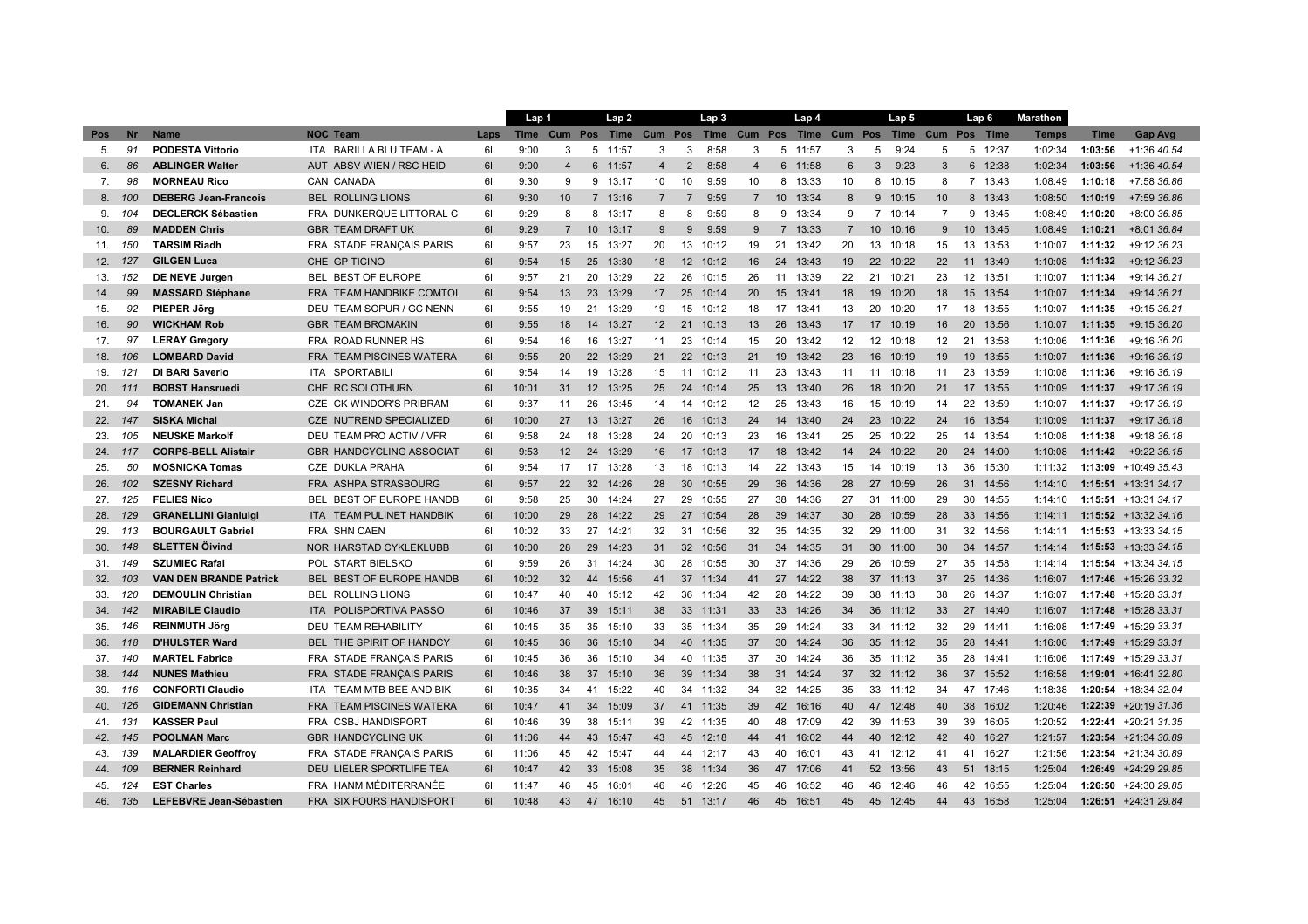|            |           |                           |                           |                | Lap 1       |                 |     | Lap 2 |     |            | Lap 3       |     |     | Lap 4    |     |                          | Lap 5       |                  |            | Lap 6 | Marathon |         |                        |
|------------|-----------|---------------------------|---------------------------|----------------|-------------|-----------------|-----|-------|-----|------------|-------------|-----|-----|----------|-----|--------------------------|-------------|------------------|------------|-------|----------|---------|------------------------|
| <b>Pos</b> | <b>Nr</b> | <b>Name</b>               | <b>NOC Team</b>           | Laps           | <b>Time</b> | Cum             | Pos | Time  | Cum | <b>Pos</b> | <b>Time</b> | Cum | Pos | Time     | Cum | Pos                      | <b>Time</b> | Cum              | <b>Pos</b> | Time  | Temps    | Time    | Gap Avg                |
| 47.        | 136       | <b>LEGEZA György</b>      | HUN BLUE SCORPIONS MC     | 61             | 11:47       | 47              | 46  | 16:01 | 47  | 47         | 12:27       | 47  | 44  | 16:51    | 47  | 44                       | 12:45       | 45               | 44         | 17:04 | 1:25:04  |         | $1:26:58$ +24:38 29.80 |
| 48.        | 110       | <b>BLACHE Yannick</b>     | FRA HANDIVIENNE           | 61             | 11:53       | 48              | 50  | 17:06 | 48  | 48         | 12:54       | 48  | 50  | 17:32    | 48  | 43                       | 12:45       | 47               | 45         | 17:43 | 1:27:44  |         | $1:29:55$ +27:35 28.82 |
| 49.        | 14        | <b>CAVERZASIO Valerio</b> | CHE GP TICINO             | 61             | 11:54       | 49              | 49  | 17:05 | 49  | 49         | 12:55       | 49  | 49  | 17:32    | 49  | 42                       | 12:45       | 48               | 46         | 17:44 | 1:27:44  |         | $1:29:56$ +27:36 28.82 |
| 50.        | 134       | <b>LEBLANC Daniel</b>     | <b>FRA SHN CAEN</b>       | 61             | 12:51       | 54              | 51  | 17:13 | 52  | 54         | 13:19       | 53  | 51  | 17:42    | 50  | 50                       | 13:32       | 49               | 48         | 17:55 | 1:30:32  |         | $1:32:34$ +30:14 28.00 |
| 51.        | 15        | <b>CHINELLI Davide</b>    | CHE GP TICINO             | 61             | 12:29       | 52              | 55  | 17:36 | 53  | 50         | 13:16       | 50  | 54  | 17:46    | 52  | 48                       | 13:30       | 51               | 49         | 18:02 | 1:30:33  | 1:32:41 | +30:21 27.96           |
| 52.        | 123       | <b>DONGHI Gian Paolo</b>  | ITA GP TICINO             | 61             | 12:28       | 51              | 54  | 17:36 | 51  | 52         | 13:17       | 51  | 52  | 17:45    | 51  | 49                       | 13:31       | 50               | 50         | 18:03 | 1:30:33  |         | $1:32:42$ +30:22 27.96 |
| 53.        | 130       | <b>HORN Allan</b>         | DAN DANISH HANDBIKE ASSO  | 61             | 12:49       | 53              | 52  | 17:17 | 54  | 53         | 13:18       | 54  | 55  | 18:21    | 54  | 53                       | 14:04       | 53               | 52         | 18:46 | 1:32:18  |         | 1:34:36 +32:16 27.40   |
| 54.        | 119       | <b>DELAHEGUE Patrice</b>  | FRA TEAM HANDBIKE COMTOI  | 61             | 12:19       | 50 <sup>°</sup> | 53  | 17:18 | 50  | 55         | 13:45       | 52  | 53  | 17:46    | 53  | 51                       | 13:35       | 52               | 53         | 19:54 | 1:32:14  |         | $1:34:39$ +32:19 27.38 |
| 55.        | 132       | KÜTTENBAUM Jürgen         | DEU RINGSPORT FREIBURG /  | 61             | 13:00       | 55              | 56  | 19:05 | 55  | 57         | 15:06       | 55  | 57  | 20:21    | 55  | 55                       | 15:12       | 54               | 54         | 20:24 | 1:39:51  |         | $1:43:11 + 40:5125.12$ |
| 56.        | -151      | <b>VERAZZI Mathieu</b>    | FRA TEAM HANDBIKE COMTOI  | 61             | 14:41       | 56              | 57  | 19:48 | 56  | 56         | 14:59       | 56  | 56  | 19:41    | 56  |                          | 54 14:51    | 55               | 55         | 20:24 | 1:42:10  |         | $1:44:27$ +42:07 24.81 |
| 57.        |           | <b>MEDICI Andrea</b>      | VELO CLUB SOMMESE<br>ITA. | 41             | 16:08       | 57              | 58  | 23:33 | 57  | 58         | 18:43       | 58  | 58  | 32:32    | 58  | $\overline{\phantom{a}}$ |             |                  |            |       |          | 1:30:58 | $-2t$                  |
| <b>DNF</b> | 153       | <b>WEISS Siegfried</b>    | <b>DEU RV EINHAUSEN</b>   | 4 <sup>1</sup> | 10:01       | 30              | 11  | 13:25 | 23  | 19         | 10:13       | 22  |     | 12 13:40 | 21  | $\overline{\phantom{a}}$ |             | $\sim$ 100 $\mu$ | $\sim$     |       |          |         |                        |
| <b>DNF</b> |           | <b>DOKU Haki</b>          | ALB GS RANCILIO           | 41             | 25:23       | 58              | 48  | 16:27 | 58  | 43         | 11:54       | 57  | 43  | 16:35    | 57  | $\overline{\phantom{a}}$ |             |                  | $\sim$     |       |          |         |                        |
| <b>DNF</b> | 95        | <b>NARCE Ludovic</b>      | FRA CSBJ HANDISPORT       |                |             |                 |     |       |     |            |             |     |     |          |     |                          |             |                  |            |       |          |         |                        |

## **MH 3**

|            |           |                                |                                 |      | Lap 1 |     |                | Lap <sub>2</sub> |                 |                       | Lap3         |                 |                  | Lap <sub>4</sub> |              |               | Lap 5 |         |                 | Lap <sub>6</sub> | <b>Marathon</b> |             |                |
|------------|-----------|--------------------------------|---------------------------------|------|-------|-----|----------------|------------------|-----------------|-----------------------|--------------|-----------------|------------------|------------------|--------------|---------------|-------|---------|-----------------|------------------|-----------------|-------------|----------------|
| <b>Pos</b> | <b>Nr</b> | <b>Name</b>                    | <b>NOC Team</b>                 | Laps | Time  | Cum | Pos            | <b>Time</b>      | Cum Pos         |                       | Time Cum Pos |                 |                  |                  | Time Cum Pos |               | Time  | Cum Pos |                 | Time             | <b>Temps</b>    | <b>Time</b> | <b>Gap Avg</b> |
| $1_{-}$    |           | <b>JEANNOT Joel</b>            | FRA ECTCC DORDOGNE / TOP        | 61   | 9:05  |     | 9              | 12:14            | 6               |                       | 9:20         |                 |                  | 12:07            | 2            |               | 9:04  | 2       |                 | 12:30            | 1:02:57         | 1:04:23     | 40.25          |
| 2.         | 10        | <b>WILK Rafal</b>              | POL START MARNA SPAR SZC        | 61   | 9:05  | 4   |                | 12:13            |                 | $\boldsymbol{\Delta}$ | 9:19         | 5               | $\overline{2}$   | 12:08            |              | $\mathcal{P}$ | 9:05  |         | $\overline{2}$  | 12:31            | 1:02:57         | 1:04:24     | $+0.0140.24$   |
| 3.         | 6         | <b>SKRZYPINSKI Arkadiusz</b>   | POL TEAM SOPUR / START S        | 61   | 9:07  |     | 3              | 12:11            |                 | 5                     | 9:19         | 2               |                  | 9 12:32          | 9            |               | 9:06  |         |                 | 13:29            | 1:04:20         | 1:05:46     | $+1:2339.41$   |
| 4.         |           | <b>PURSCHKE Torsten</b>        | DEU OTTO BOCK TEAM              | 61   | 9:05  | 3   | 8              | 12:14            |                 | 3                     | 9:18         | 4               |                  | 8 12:30          | 7            | $\mathcal{B}$ | 9:06  |         | 8               | 13:30            | 1:04:19         | 1:05:46     | $+1:2339.41$   |
| 5.         | 9         | <b>CRATASSA Mauro</b>          | ITA CORCOLO CANOTTIERI A        | 61   | 9:08  | 8   |                | 12:10            |                 | 10                    | 9:22         | 8               | 4                | 12:27            | 3            |               | 9:07  |         | 9               | 13:30            | 1:04:20         | 1:05:46     | $+1.23339.41$  |
| 6.         |           | <b>STERNATH Elmar</b>          | AUT TEAM ABSV WIEN / RSL        | 61   | 9:08  | 11  | 4              | 12:12            | 10 <sup>1</sup> | 8                     | 9:20         | 9               |                  | 5 12:28          | 8            | 5             | 9:06  |         | 6               | 13:29            | 1:04:21         | 1:05:46     | $+1:2339.41$   |
| 7.         |           | <b>JEFFRÉ Bernd</b>            | DEU TEAM GERMANY / CG NE        | 61   | 9:05  | 2   | 10             | 12:15            | 9               | 2                     | 9:17         | 3               |                  | 6 12:30          | 4            |               | 9:06  |         | 13              | 13:30            | 1:04:20         | 1:05:47     | +1:24 39.40    |
| 8.         |           | <b>ACHENZA Giovanni</b>        | <b>ITA SPORTABILI</b>           | 61   | 9:08  | 10  | $\overline{2}$ | 12:10            |                 | $\mathbf{Q}$          | 9:22         | 10              |                  | 3 12:27          | 5            |               | 9:07  | 9       | 10 <sup>°</sup> | 13:30            | 1:04:21         | 1:05:47     | +1:24 39.39    |
| 9.         | 13        | <b>CORONT Didier</b>           | FRA CSBJH RAT                   | 61   | 9:06  | 5   | 5.             | 12:13            |                 | 6                     | 9:19         | 6               |                  | 12:30            | 6            |               | 9:06  |         | 14              | 13:31            | 1:04:20         | 1:05:47     | +1:24 39.39    |
| 10.        | 11        | <b>GERLACH Thomas</b>          | DAN DANSK HAANDCYKEL KLU        | 61   | 9:10  | 14  | 11             | 12:43            | 11              | 22                    | 10:06        | 13              | 23               | 13:36            | 13           | 10            | 10:11 | 10      | 21              | 13:40            | 1:07:50         | 1:09:28     | +5:05 37.31    |
| 11.        | 18        | <b>CHRISTIANSEN Kim Klüver</b> | DAN TEAM SOPUR / DANISH         | 61   | 9:09  | 12  | 14             | 12:44            | 13              |                       | 10:06        | 14              | 10               | 13:25            | 10           | 23            | 10:22 | 11      | 22              | 13:41            | 1:07:58         | 1:09:29     | +5:06 37.30    |
| 12.        | 20        | <b>LEPLUMEY Jean-Paul</b>      | FRA CRÉANCES HANDISPORT         | 61   | 9:39  | 22  | 27             | 13:37            | 21              | 11                    | 9:54         | 21              | 17               | 13:30            | 14           | 15            | 10:12 | 14      | 3               | 13:28            | 1:08:57         | 1:10:23     | +6:00 36.83    |
| 13.        | 34        | <b>FAGONE Orazio</b>           | <b>ITA SPORTABILI</b>           | 61   | 9:08  | 9   | 30             | 13:47            | 20              | 24                    | 10:13        | 18              | 18               | 13:32            | 15           | 18            | 10:12 | 17      | 15              | 13:31            | 1:08:58         | 1:10:26     | $+6:03.36.79$  |
| 14.        | 16        | <b>WANDACHOWITZ Zbigniew</b>   | POL TEAM POLAND                 | 61   | 9:33  | 19  | 20             | 13:22            | 19              | 23                    | 10:13        | 16              | 19               | 13:33            | 16           | 16            | 10:12 | 16      | 17              | 13:31            | 1:08:57         | 1:10:26     | +6:03 36.79    |
| 15.        | 24        | <b>LUND Ture</b>               | DAN CK KRONBORG                 | 61   | 9:42  | 25  | 25             | 13:36            | 24              | 15                    | 9:56         | 25              | 16               | 13:29            | 23           | 12            | 10:11 | 20      |                 | 13:30            | 1:08:58         | 1:10:26     | $+6:03.36.79$  |
| 16.        | 22        | <b>KROL Bogdan</b>             | POL SMOK LOTOS ORNETA           | 61   | 9:49  | 26  | 24             | 13:29            | 25              | 17                    | 9:57         | 26              | 13               | 13:29            | 25           | 17            | 10:12 | 24      |                 | 5 13:29          | 1:08:54         | 1:10:26     | +6:03 36.79    |
| 17.        | 8         | <b>SVEHLA Zbynek</b>           | CZE SK KONTAKT PRAHA            | 61   | 9:4'  | 24  | 28             | 13:37            | 30              | 13                    | 9:54         | 24              | 11               | 13:29            | 19           | 11            | 10:11 | 15      | 20              | 13:32            | 1:08:59         | 1:10:27     | +6:04 36.79    |
| 18.        | 5         | <b>LIBANORE Athos</b>          | CHE GP TICINO                   | 61   | 9:10  | 17  | 12             | 12:43            | 14              | 19                    | 10:05        | 12 <sup>2</sup> | 25               | 13:37            | 12           | 24            | 10:29 | 13      | 27              | 14:21            | 1:08:59         | 1:10:27     | +6:04 36.79    |
| 19.        | 15        | <b>THEMSEN Anders</b>          | DAN DANSK HAANDCYKEL KLU        | 61   | 9:33  | 20  | 18             | 13:21            | 18              | 25                    | 10:14        | 17              | 21               | 13:33            | 17           | 22            | 10:13 | 21      | 11              | 13:30            | 1:08:54         | 1:10:27     | +6:04 36.79    |
| 20.        | 23        | <b>FROMM Michael</b>           | DEU HANDBIKE TEAM KIEL/C        | 61   | 9:10  | 15  | 17             | 13:18            | 17              | 33                    | 10:41        | 20              | 20               | 13:33            | 18           | 14            | 10:12 | 18      | 18              | 13:31            | 1:08:54         | 1:10:27     | +6:04 36.79    |
| 21.        | 14        | <b>ALDIS Brian</b>             | <b>GBR WEST SUFFOLK WHEELLE</b> | 61   | 9:10  | 16  | 16             | 13:17            | 16              | 34                    | 10:42        | 19              | 22               | 13:34            | 20           | 13            | 10:12 | 19      | 19              | 13:32            | 1:08:55         | 1:10:28     | +6:05 36.78    |
| 22.        | 27        | <b>BIZA Stanislav</b>          | <b>CZE HANDBIKE CR</b>          | 61   | 9:51  | 29  | 23             | 13:28            | 29              | 12                    | 9:54         | 22              | 15 <sup>15</sup> | 13:29            | 22           | 21            | 10:13 | 23      | 12              | 13:30            | 1:08:55         | 1:10:28     | +6:05 36.78    |
| 23.        |           | <b>GABRIEL Patrick</b>         | DEU OTTO BOCK TEAM / GC         | 61   | 9:09  | 13  | 13             | 12:44            | 12              | 20                    | 10:05        | 11              | 24               | 13:37            | 11           | 25            | 10:29 | 12      | 28              | 14:22            | 1:08:55         | 1:10:28     | +6:05 36.78    |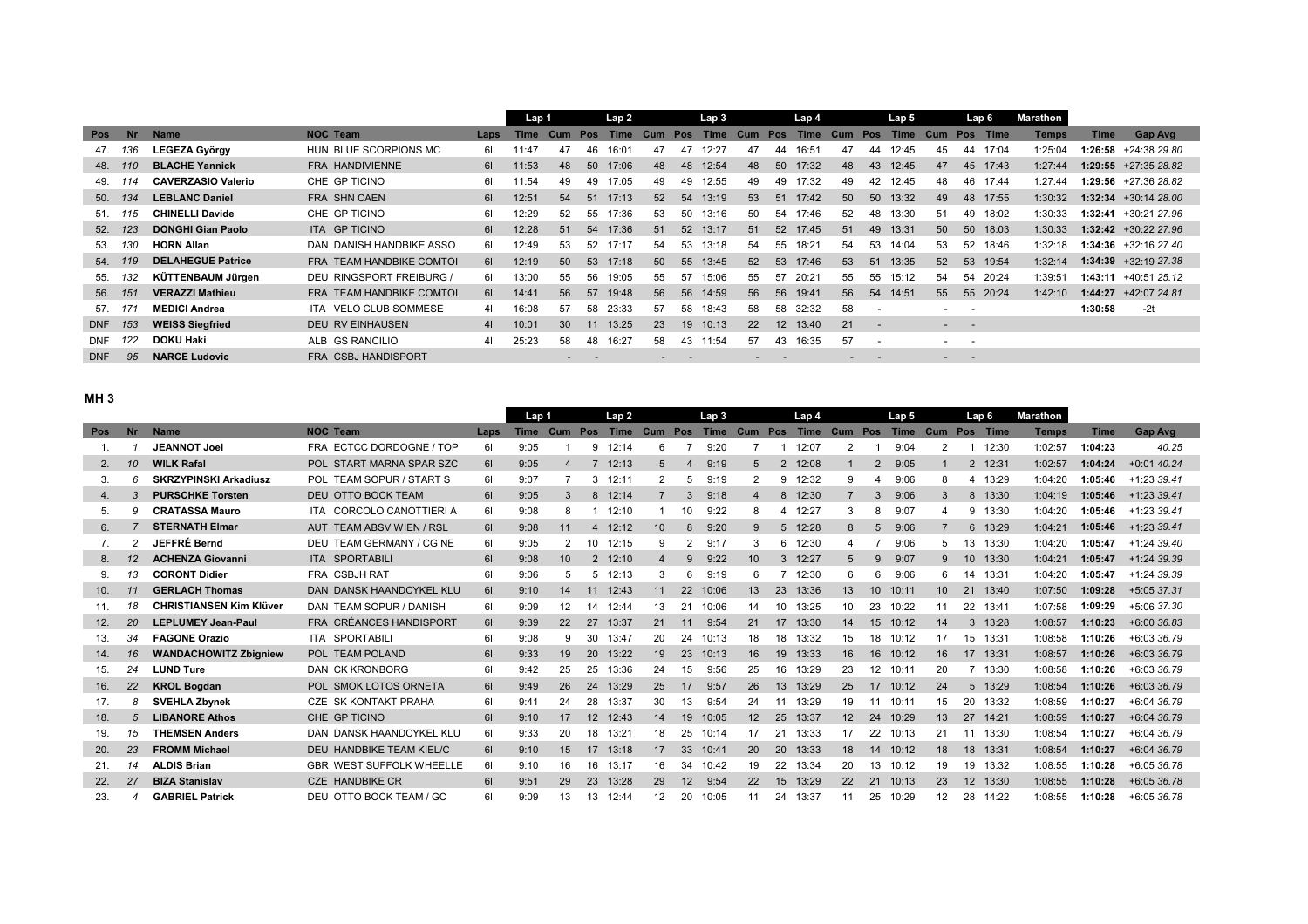|            |                 |                                |                                      |                | Lap 1 |    |                 | Lap2              |         |                 | Lap <sub>3</sub> |              |    | Lap 4                              |    |                          | Lap 5    |    |        | Lap 6    | <b>Marathon</b> |             |                         |
|------------|-----------------|--------------------------------|--------------------------------------|----------------|-------|----|-----------------|-------------------|---------|-----------------|------------------|--------------|----|------------------------------------|----|--------------------------|----------|----|--------|----------|-----------------|-------------|-------------------------|
| Pos        | <b>Nr</b>       | <b>Name</b>                    | <b>NOC Team</b>                      | Laps           |       |    |                 | Time Cum Pos Time | Cum Pos |                 |                  |              |    | Time Cum Pos Time Cum Pos Time Cum |    |                          |          |    |        | Pos Time | <b>Temps</b>    | <b>Time</b> | Gap Avg                 |
| 24.        | 64              | <b>WIRTH Frank</b>             | <b>DEU TEAM REHABILITY</b>           | 61             | 9:50  | 27 | 22              | 13:27             | 26      | 14              | 9:55             | 23           | 14 | 13:29                              | 21 | 20                       | 10:13    | 22 | 16     | 13:31    | 1:08:55         | 1:10:28     | +6:05 36.78             |
| 25.        | 133             | <b>REEB Christian</b>          | <b>DEU TEAM REHABILITY</b>           | 61             | 9:51  | 30 |                 | 21 13:27          | 28      | 16              | 9:56             | 27           |    | 12 13:29                           | 24 |                          | 19 10:12 | 25 | 39     | 15:43    | 1:10:48         | 1:12:41     | +8:18 35.66             |
| 26.        | 55              | <b>SULC Miroslav</b>           | CZE HANDBIKE CR                      | 61             | 10:29 | 32 | 35 <sup>5</sup> | 14:12             | 34      | 29              | 10:38            | 34           | 29 | 13:50                              | 31 | 28                       | 10:32    | 30 | 23     | 13:53    | 1:11:59         | 1:13:37     | +9:14 35.21             |
| 27.        | 42              | <b>HEINE Olaf</b>              | DEU OTTO BOCK TEAM                   | 61             | 9:56  | 31 | 19              | 13:21             | 22      | 27              | 10:19            | 30           |    | 31 14:49                           | 27 | 31                       | 11:03    | 26 | 25     | 14:07    | 1:12:00         | 1:13:37     | +9:14 35.21             |
| 28.        | 63              | <b>WEYRICH Serge</b>           | <b>CCI DIFFERDANGE</b><br><b>LUX</b> | 61             | 9:33  | 21 | 29              | 13:44             | 27      | 26              | 10:15            | 29           | 32 | 14:51                              | 26 | 32 <sup>2</sup>          | 11:03    | 27 | 26     | 14:10    | 1:11:59         | 1.13.40     | +9:17 35.18             |
| 29.        | 58              | <b>VANHAVERBEKE Stefaan</b>    | <b>BEL BEST</b>                      | 61             | 10:30 | 34 | 32              | 14:11             | 33      | 31              | 10:38            | 32           |    | 27 13:50                           | 29 | 30                       | 10:33    | 31 | 24     | 13:56    | 1:12:04         | 1:13:40     | +9:17 35.18             |
| 30.        | 54              | <b>STRIJKER Freek</b>          | <b>NLD GSC EMMEN</b>                 | 61             | 10:31 | 36 | 31              | 14:10             | 31      | 28              | 10:37            | 31           |    | 30 13:51                           | 30 | 29                       | 10:33    | 32 | 29     | 14:48    | 1:12:51         |             | $1:14:33 + 10:1034.76$  |
| 31.        | 47              | <b>LIMEUL Didier</b>           | FRA HANDISPORT RENNES CL             | 61             | 10:30 | 33 | 33              | 14:11             | 32      | 32              | 10:38            | 33           | 26 | 13:50                              | 28 |                          | 27 10:31 | 28 | 31     | 14:53    | 1:12:51         |             | 1:14:36 +10:13 34.74    |
| 32.        | 43              | <b>HERY Patrick</b>            | FRA STADE FRANÇAIS PARIS             | 61             | 10:30 | 35 | 34              | 14:12             | 35      | 30 <sup>°</sup> | 10:38            | 35           | 28 | 13:50                              | 32 | 26                       | 10:31    | 29 | 30     | 14:53    | 1:12:58         |             | $1:14:37 + 10:14$ 34.74 |
| 33.        | 52              | <b>SCHILLER Norbert</b>        | <b>DEU TEAM REHABILITY</b>           | 61             | 11:12 | 41 | 36              | 15:11             | 38      | 40              | 11:36            | 40           | 35 | 15:23                              | 37 |                          | 37 11:46 | 37 | 32     | 15:11    | 1:18:38         |             | 1:20:21 +15:58 32.25    |
| 34.        | 35              | <b>FREDA Markus</b>            | CHE RC ZÜRICH                        | 61             | 11:11 | 38 | 39              | 15:11             | 36      |                 | 39 11:36         | 38           | 37 | 15:24                              | 36 | 33                       | 11:45    | 35 | 34     | 15:14    | 1:18:37         |             | $1:20:22$ +15:59 32.25  |
| 35.        | 36              | <b>FROHOFER Felix</b>          | CHE RC ZÜRICH                        | 61             | 11:10 | 37 | 43              | 15:12             | 39      | 38              | 11:36            | 39           | 39 | 15:24                              | 39 |                          | 34 11:45 | 36 | 33     | 15:13    | 1:18:38         |             | $1:20:23$ +16:00 32.24  |
| 36.        | 44              | <b>HIEBL Rudolf</b>            | <b>DEU SVE OBERDIETFURT/SB</b>       | 61             | 11:12 | 43 | 38              | 15:11             | 42      | 41              | 11:36            | 42           | 36 | 15:23                              | 40 | 35 <sup>5</sup>          | 11:45    | 38 | 35     | 15:16    | 1:18:37         |             | $1:20:26$ +16:03 32.22  |
| 37.        | 48              | <b>MARIETTE Arnaud</b>         | <b>FRA SHN CAEN</b>                  | 61             | 11:12 | 44 | 37              | 15:11             | 43      |                 | 37 11:34         | 37           | 33 | 15:23                              | 34 |                          | 38 11:46 | 34 | 36     | 15:18    | 1:18:37         |             | $1:20:26$ +16:03 32.22  |
| 38.        | 33              | <b>DUBOURG Xavier</b>          | <b>FRA SHN CAEN</b>                  | 61             | 11:12 | 42 | 40              | 15:11             | 41      | 36 <sup>°</sup> | 11:33            | 36           | 38 | 15:24                              | 35 | 35 <sup>5</sup>          | 11:45    | 33 | 38     | 15:19    | 1:18:41         |             | $1:20:27$ +16:04 32.22  |
| 39.        | 29              | <b>CHAMMARTIN Nicolas</b>      | CHE CFR FRIBOURG                     | 61             | 11:11 | 40 | 42              | 15:11             | 40      |                 | 42 11:36         | 41           | 34 | 15:23                              | 38 | 39                       | 11:47    | 39 | 37     | 15:19    | 1:18:38         |             | $1:20:30$ +16:07 32.20  |
| 40.        | 26              | <b>BALDINI Simone</b>          | <b>ITA PICCOLI DIAVOLI 3RUO</b>      | 61             | 11:40 | 46 | 44              | 15:18             | 44      | 46              | 11:44            | 45           | 42 | 16:12                              | 42 | 43                       | 12:33    | 42 | 40     | 16:20    | 1:21:59         |             | 1:23:49 +19:26 30.92    |
| 41.        | 59              | <b>VERGNAUD Loïc</b>           | FRA HANDISPORT ROANNAIS              | 61             | 11:40 | 45 | 47              | 15:19             | 45      | 45              | 11:44            | 44           | 43 | 16:13                              | 44 | 40                       | 12:31    | 41 | 41     | 16:25    | 1:22:03         |             | $1:23:53$ +19:30 30.89  |
| 42.        | 25              | <b>ARIFI Tawfiq</b>            | <b>BEL ROLLING LIONS</b>             | 61             | 11:41 | 48 | 46              | 15:19             | 47      |                 | 44 11:44         | 46           | 44 | 16:13                              | 45 |                          | 41 12:32 | 44 | 42     | 16:26    | 1:21:58         |             | 1:23:56 +19:33 30.88    |
| 43.        | 37              | <b>GERBEL Jochen</b>           | <b>DEU RSV HALTINGEN</b>             | 61             | 11:11 | 39 |                 | 41 15:11          | 37      |                 | 43 11:37         | 43           | 40 | 15:30                              | 41 | 48                       | 12:57    | 40 | 47     | 18:04    | 1:22:18         |             | $1:24:32 + 20:0930.66$  |
| 44.        | 51              | <b>MUSTER Michel</b>           | CHE RC ZENTRALSCHWEIZ                | 61             | 11:41 | 47 | 45              | 15:19             | 46      |                 | 47 11:44         | 47           | 41 | 16:12                              | 43 |                          | 42 12:32 | 43 | 48     | 19:21    | 1:24:24         |             | $1:26:51$ +22:28 29.84  |
| 45.        | 53              | <b>SNIPPE Seine</b>            | <b>NLD GSC EMMEN</b>                 | 61             | 11:41 | 49 | 48              | 16:20             | 48      | 48              | 12:32            | 48           | 45 | 16:45                              | 46 | 47                       | 12:50    | 45 | 43     | 16:55    | 1:25:12         |             | 1:27:06 +22:43 29.75    |
| 46.        | 31              | <b>DE BASTIANI Gianantonio</b> | ITA VELO CLUB SOMMESE                | 61             | 12:18 | 51 | 50              | 16:53             | 50      | 52              | 13:08            | 50           | 48 | 17:11                              | 48 | 44                       | 12:44    | 47 | 44     | 17:06    | 1:27:17         |             | 1:29:24 +25:01 28.99    |
| 47.        | 46              | <b>LIGNON Marcel</b>           | FRA SIX FOURS HANDISPORT             | 61             | 12:39 | 54 | 51              | 17:16             | 52      | 50              | 12:51            | 52           | 46 | 16:46                              | 50 | 46                       | 12:45    | 49 | 45     | 17:41    | 1:28:03         |             | $1:30:01$ +25:38 28.79  |
| 48.        | 57              | <b>TOUAT Didier</b>            | <b>FRA ECLAT/VSAG</b>                | 61             | 11:42 | 50 | 49              | 16:22             | 49      | 51              | 12:53            | 49           | 49 | 17:37                              | 47 | 49                       | 13:37    | 46 | 46     | 17:50    | 1:28:04         |             | $1:30:02$ +25:39 28.79  |
| 49.        | 62              | <b>WENDLAND Hans-Theo</b>      | DEU RSV HERBOLSHEIM                  | 61             | 12:39 | 53 | 52              | 17:17             | 51      | 49              | 12:51            | -51          | 47 | 16:46                              | 49 | 45                       | 12:44    | 48 | 49     | 34:20    | 1:40:37         |             | 1:46:39 +42:16 24.30    |
| 50.        | 30              | <b>DAINESE Pierino</b>         | ITA VELO CLUB SOMMESE                | 5 <sub>1</sub> | 12:39 | 52 | 55              | 18:01             | 53      | 54              | 13:57            | 54           |    | 54 21:38                           | 53 | 50                       | 18:12    | 50 | 50     | 39:09    | 1:58:45         |             | 2:03:38 +59:45 21.11    |
| 51.        | 38              | <b>GHIRONZI Ivan</b>           | <b>VELO CLUB SOMMESE</b><br>ITA.     | 51             | 12:50 | 56 | 53              | 17:57             | 54      | 53              | 13:49            | 53           |    | 53 21:37                           | 52 | 51                       | 18:13    | 51 | 51     | 39:10    | 1:58:46         | 2:03:39     | +59:46 21.11            |
| 55.        | 40              | <b>GIACOMA Massimo</b>         | POLISPORTIVA PASSO<br><b>ITA</b>     | 41             | 15:43 | 59 | 60              | 23:32             | 58      | 57              | 17:17            | 57           | 55 | 23:34                              | 55 |                          |          |    |        |          |                 | 1:20:07     | $-2t$                   |
| 56.        | 49              | <b>MICHEL Jean - Paul</b>      | FRA HANDISPORT ROANNAIS              | 41             | 16:18 | 61 | 58              | 22:59             | 60      | 58              | 17:23            | 59           | 56 | 23:46                              | 56 | $\sim$                   |          |    |        |          |                 | 1:20:27     | $-2t$                   |
| 57.        | 56              | <b>THIVILLIER Michel</b>       | <b>FRA HANDIVIENNE</b>               | 4 <sup>1</sup> | 15:38 | 58 |                 | 59 23:15          | 57      |                 | 59 17:44         | 58           |    | 57 24:40                           | 57 |                          |          |    |        |          |                 | 1:21:19     | $-2t$                   |
| 58.        | 28              | <b>BOFFA Marco</b>             | ITA POLISPORTIVA PASSO               | 41             | 16:17 | 60 | 57              | 22:57             | 59      |                 | 61 18:15         | 60           |    | 59 25:26                           | 58 | $\overline{\phantom{a}}$ |          |    | $\sim$ |          |                 | 1:22:57     | $-2t$                   |
| 59.        | 39              | <b>GIACALONE Patrick</b>       | <b>FRA HANDIVIENNE</b>               | 41             | 16:21 | 62 | 61              | 23:49             | 61      | 60              | 17:50            | 61           |    | 58 25:19                           | 59 | $\overline{\phantom{a}}$ |          |    |        |          |                 | 1:23:20     | $-2t$                   |
| <b>DNF</b> | 21              | <b>WEISANG Ralph</b>           | DEU OTTO BOCK TEAM                   | 4 <sub>l</sub> | 9:40  | 23 | 26              | 13:37             | 23      | 18              | 9:58             | 28           |    | 50 17:58                           | 33 | $\sim$                   |          |    | $\sim$ |          |                 |             |                         |
| <b>DNF</b> | 32 <sup>2</sup> | <b>DECOMBE Christian</b>       | FRA HANDISPORT ROANNAIS              | 41             | 12:49 | 55 | 54              | 17:58             | 55      | 55              | 14:20            | 55           | 51 | 19:42                              | 51 |                          |          |    |        |          |                 |             |                         |
| <b>DNF</b> | 45              | JOSSE Jonathan                 | FRA URT VÉLO 64                      | 4 <sub>l</sub> | 13:25 | 57 | 56              | 18:44             | 56      | 56              | 14:36            | 56           |    | 52 20:10                           | 54 | $\overline{\phantom{a}}$ |          |    |        |          |                 |             |                         |
| <b>DNF</b> | 17              | <b>BOSREDON Mathieu</b>        | FRA HANDISPORT PAYS VERT             | 3I             | 9:06  | 6  |                 | 6 12:13           | 8       | 1               | 9:17             | $\mathbf{1}$ |    |                                    |    |                          |          |    |        |          |                 |             |                         |
| <b>DNF</b> | 19              | <b>THALER Raimund</b>          | ITA SGK SÜDTIROL                     | 31             | 9:10  | 18 |                 | 15 12:47          | 15      | 35              | 10:42            | 15           |    |                                    |    | $\overline{\phantom{a}}$ |          |    | $\sim$ |          |                 |             |                         |
| <b>DNF</b> | 60              | <b>WAGENER Joël</b>            | LUX ACT KOPSTAL / LUX RO             | 11             | 9:50  | 28 |                 |                   |         |                 |                  |              |    |                                    |    |                          |          |    |        |          |                 |             |                         |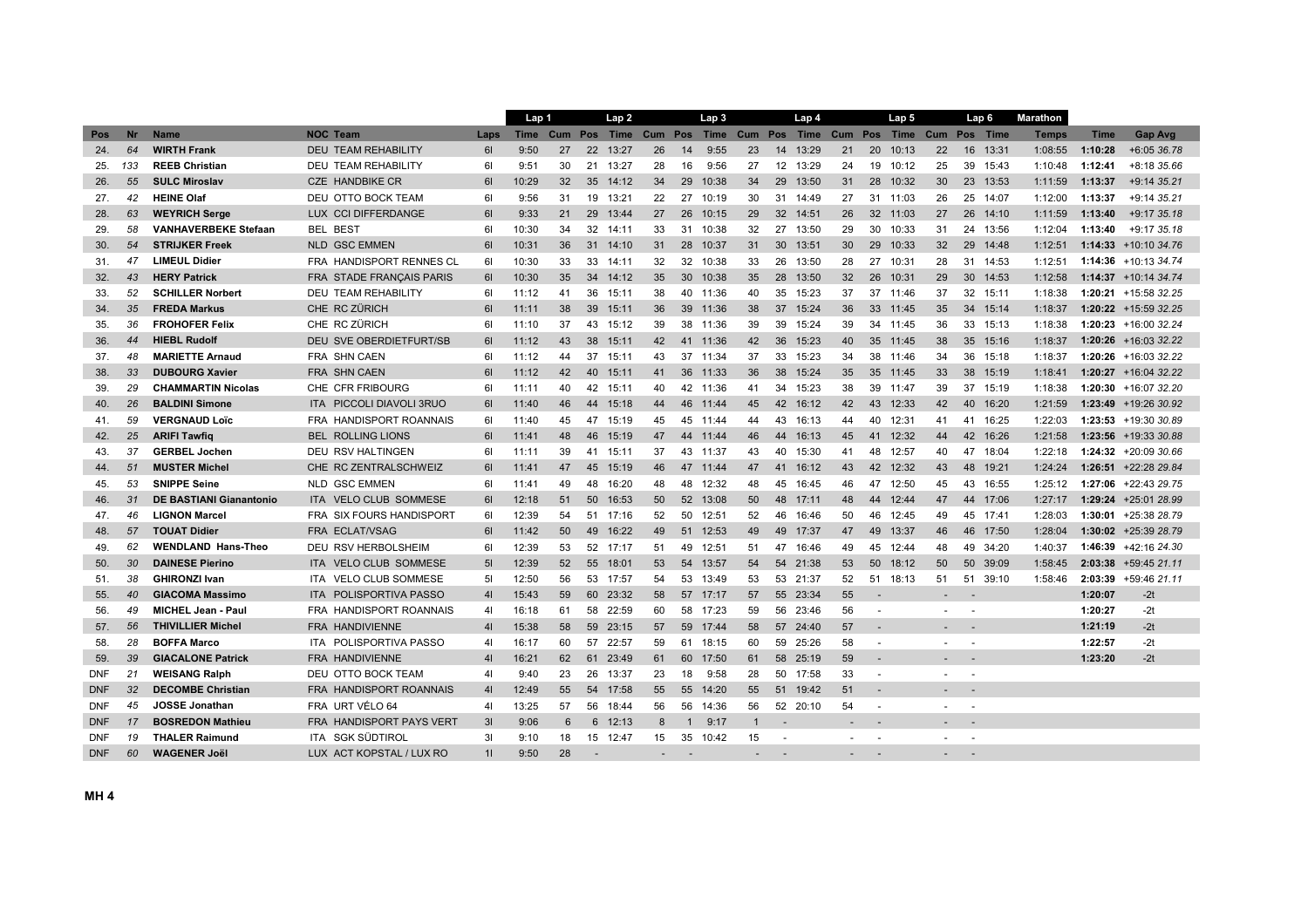|            |      |                          |                          |    | Lap 1 |  | Lap <sub>2</sub> |  | Lap 3 |  | Lap 4   |  | Lap 5                                                                      |  | Lap 6 | Marathon     |             |                         |
|------------|------|--------------------------|--------------------------|----|-------|--|------------------|--|-------|--|---------|--|----------------------------------------------------------------------------|--|-------|--------------|-------------|-------------------------|
| <b>Pos</b> | .Nr/ | <b>Name</b>              | <b>NOC Team</b>          |    |       |  |                  |  |       |  |         |  | Laps Time Cum Pos Time Cum Pos Time Cum Pos Time Cum Pos Time Cum Pos Time |  |       | <b>Temps</b> | <b>Time</b> | Gap Avg                 |
|            | 70   | <b>PLAT Jetze</b>        | NLD WOLTURNUS            | 61 | 9:52  |  | 13:22            |  | 10:17 |  | 13:41   |  | 10:22                                                                      |  | 14:14 | 1.10.15      | 1:11:50     | 36.08                   |
|            | 65   | DE VRIES Timothy         | NLD BEWEGINGSVISIE/CONFE | 61 | 9:52  |  | 13:22            |  | 10:16 |  | 2 13:42 |  | 10:22                                                                      |  | 14:14 | 1:10:17      | 1:11:50     | $+0.0036.08$            |
|            | 68   | <b>JOUSSAUME Patrick</b> | FRA URT VÉLO 64          | 61 | 12:39 |  | 16:33            |  | 12.00 |  | 16:20   |  | 12.46                                                                      |  | 17.05 | 1:25:17      |             | $1:27:25$ +15:35 29.65  |
|            | 69   | <b>KUSTER Cedric</b>     | CHE RC ZENTRALSCHWEIZ    | 61 | 11:17 |  | 17.21            |  | 13:24 |  | 4 17:40 |  | $4 \quad 13.16$                                                            |  | 17:04 | 1:27:52      |             | $1:30:04$ + 18:14 28.77 |

## **MHO**

|            |           |                          |                          |      | Lap 1       |     |            | Lap 2       |     |            | Lap 3           |         | Lap 4   |                |     | Lap 5 |     |     | Lap 6       | Marathon |             |               |
|------------|-----------|--------------------------|--------------------------|------|-------------|-----|------------|-------------|-----|------------|-----------------|---------|---------|----------------|-----|-------|-----|-----|-------------|----------|-------------|---------------|
| <b>Pos</b> | <b>Nr</b> | <b>Name</b>              | <b>NOC Team</b>          | Laps | <b>Time</b> | Cum | <b>Pos</b> | <b>Time</b> | Cum | <b>Pos</b> | Time            | Cum Pos | Time    | Cum            | Pos | Time  | Cum | Pos | <b>Time</b> | Temps    | <b>Time</b> | Gap Avg       |
|            |           | <b>PETERSON Chris</b>    | <b>USA TOP END</b>       | 61   | 9:53        |     |            | 13:21       |     |            | 10:16           |         | 3:43    |                |     | 10:25 |     |     | 14:10       | 1:10:17  | 1:11:51     | 36.07         |
| 2.         | 72        | <b>BRUIJN Roel</b>       | NLD WOLTURNUS            | 61   | 9:53        |     |            | 13:21       |     |            | 10:16           |         | 13:43   |                |     | 10:26 |     |     | 14:10       | 1:10:17  | 1:11:51     | +0:00 36.07   |
|            | 75        | <b>PLAT Matthijs</b>     | NLD UWTC                 | 61   | 9:54        |     |            | 13:20       |     |            | 10:01           |         | 13:57   |                |     | 10:26 |     |     | 14:24       | 1:10:30  | 1:12:04     | +0:13 35.96   |
| 4.         |           | <b>MÜLLER Meinrad</b>    | CHE RCZ SWITZERLAND      | 61   | 10:32       | 6   |            | 14:44       | 5   |            | $5 \quad 11:15$ |         | 5 14:50 | $\overline{5}$ | 6.  | 11:45 | 6.  |     | 15:09       | 1:16:39  | 1:18:17     | $+6:2633.11$  |
|            |           | <b>WEINGUT Joël</b>      | DEU TEAM REHABILITY      | 61   | 9:56        |     |            | 14:55       |     |            | 6 11:40         |         | 14:50   |                |     | 11:44 |     |     | 15:13       | 1:16:37  | 1:18:20     | $+6:29.33.09$ |
| 6.         |           | <b>BOSI Massimiliano</b> | ITA TEAM PULINET HANDBIK | 61   | 10:32       |     |            | 14:44       |     |            | 11:15           |         | 6 14:51 | 6              |     | 11:44 |     |     | 15:14       | 1:16:39  | 1:18:22     | +6:31 33.07   |
|            | 76        | <b>SCHUILING Albert</b>  | NLD GSC EMMEN            | 41   | 13:19       |     |            | 18:49       |     |            | 15:08           |         | 21:26   |                |     |       |     |     |             |          | 1:08:43     | $-2t$ 25.14   |

## **WH 1**

|            |                          |                       |              | Lap 1                                                                      |  | Lap 2   |  | . Lap 3   |  | Lap 4   |  | Lap 5 |  | Lap 6 | Marathon I   |             |                       |
|------------|--------------------------|-----------------------|--------------|----------------------------------------------------------------------------|--|---------|--|-----------|--|---------|--|-------|--|-------|--------------|-------------|-----------------------|
| <b>Pos</b> | <b>Name</b><br><b>Nr</b> | <b>NOC Team</b>       |              | Laps Time Cum Pos Time Cum Pos Time Cum Pos Time Cum Pos Time Cum Pos Time |  |         |  |           |  |         |  |       |  |       | <b>Temps</b> | <b>Time</b> | <b>Gap Ave</b>        |
|            | 183 F BORELLI Monica     | ITA VELO CLUB SOMMESE | 41           | 15.07                                                                      |  | 21:21   |  | 16:35     |  | 23:16   |  |       |  |       |              | 1:16:20     | 22.63                 |
|            | 182 F AMADEO Roberta     | ITA MTB BEE AND BIKE  | $\mathbf{u}$ | 15:07                                                                      |  | 2 22:52 |  | 2 2 17:24 |  | 2 25:13 |  |       |  |       |              |             | $1:20:38$ +4:18 21.43 |

## **WH 2**

|                |                           |                          |      | Lap 1       |          | Lap 2        |  | Lap 3 |              | Lap 4   |                  | Lap 5                                       |  | Lap 6       | <b>Marathon</b> |             |                        |
|----------------|---------------------------|--------------------------|------|-------------|----------|--------------|--|-------|--------------|---------|------------------|---------------------------------------------|--|-------------|-----------------|-------------|------------------------|
| <b>Pos</b>     | Nr.<br><b>Name</b>        | <b>NOC Team</b>          | Laps | <b>Time</b> | Cum Pos  | Time Cum Pos |  |       |              |         |                  | Time Cum Pos Time Cum Pos Time Cum Pos Time |  |             | Temps           | <b>Time</b> | Gap Avg                |
|                | 189 F SCHWALLER Ursula    | CHE VCK KERZERS          | 61   | 10:33       |          | 14:08        |  | 10:47 |              | 14:24   |                  | 11.12                                       |  | 14:42       | 1.14.07         | 1:15:49     | 34.19                  |
|                | 188 F SCHULER Claudia     | ITA GRUPP SPORTIVO DISAB | 61   | 10:42       |          | 14:52        |  | 11:38 | 3            | 2 15:34 |                  | 11:46                                       |  | 15:55       | 1:18:47         | 1:20:29     | +4:40 32.20            |
|                | 186 F DARKE Karen         | <b>GBR GREAT BRITAIN</b> | 61   | 10.40       |          | 14:54        |  | 11:37 |              | 15:35   |                  | 4 11:47                                     |  | 15:54       | 1.18.47         | 1:20:30     | +4:41 32.20            |
| $\overline{4}$ | 187 F FENOCCHIO Francesca | ITA SPORTABILI           | 61   | 10:42       | $\Delta$ | 14:53        |  | 11:38 | $\mathbf{A}$ | 15:35   | $\boldsymbol{A}$ | 2 11:46                                     |  | 15:54       | 1:18:44         | 1:20:30     | +4:41 32.19            |
|                | 185 F CUCCURU Ritta       | ITA VELO CLUB MODENA     | 61   | 13:1.       |          | 18:05        |  | 13:39 |              | 19:01   |                  | 15.22                                       |  | $5 \t21.16$ | 1:37:57         |             | $1:40:36$ +24:47 25.76 |

#### **WH 3**

|            |                           |                          |      | Lap 1 |  | Lap 2 |  | Lap 3 |  | Lap 4   |  | Lap 5                                                                 |  | Lap 6 | Marathon |         |                        |
|------------|---------------------------|--------------------------|------|-------|--|-------|--|-------|--|---------|--|-----------------------------------------------------------------------|--|-------|----------|---------|------------------------|
| <b>Pos</b> | <b>Name</b><br><b>Nr</b>  | <b>NOC Team</b>          | Laps |       |  |       |  |       |  |         |  | Time Cum Pos Time Cum Pos Time Cum Pos Time Cum Pos Time Cum Pos Time |  |       | Temps    | Time    | <b>Gap Avg</b>         |
|            | 190 F GRAF Sandra         | CHE RC ST-GALLEN         | 61   | 10.32 |  | 14.08 |  | 10:46 |  | 14.25   |  | 11.12                                                                 |  | 14.45 | 1.14.11  | 1:15:51 | 34.17                  |
|            | 195 F MOSHKOVICH Svetlana | RUS OTTO BOCK TEAM       | 61   | 10:41 |  | 14:54 |  | 11:38 |  | 2 15:33 |  | 11:48                                                                 |  | 15:54 | 1:18:44  | 1:20:30 | +4:39 32.19            |
|            | 194 F MORRIS Rachel       | <b>GBR GREAT BRITAIN</b> | 61   | 11.N2 |  | 15.48 |  | 12:14 |  | 16:50   |  | 13:02                                                                 |  | 17:48 | 1:24:58  |         | $1:26:48$ +10:57 29.86 |
|            | 192 F LAMBERT Murielle    | FRA AME MONTARGIS        | 61   | 11:03 |  | 15:48 |  | 12:14 |  | 4 16:50 |  | 13:01                                                                 |  | 17:49 | 1:24:54  |         | $1:26:48$ +10:57 29.86 |